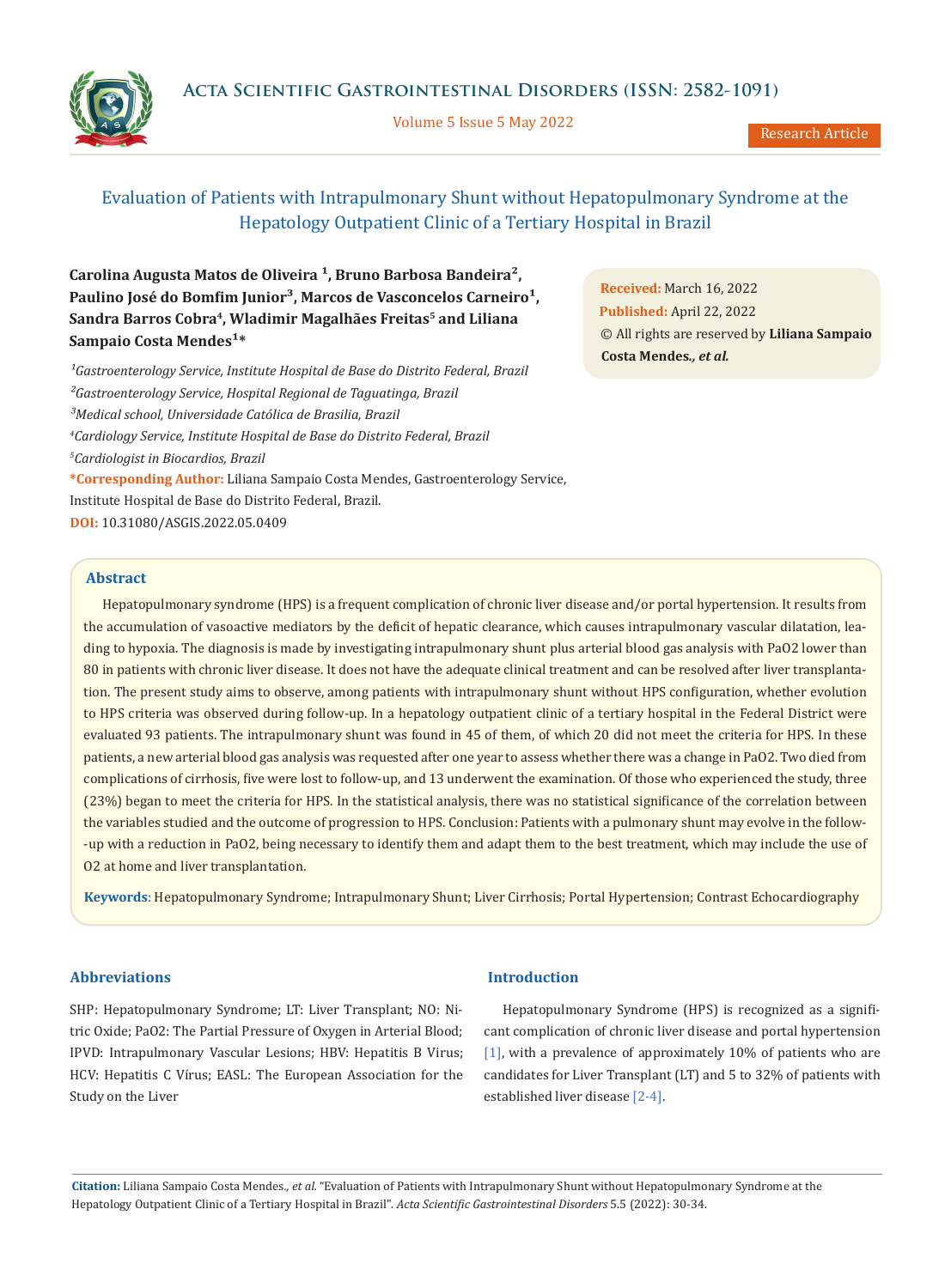HPS manifests due to increased pulmonary circulation of endogenous vasodilating agents, such as nitric oxide (NO), resulting from a deficit in liver detoxification  $[5]$ . Because of the accumulation of these agents, a process of dilatation of the intrapulmonary vascular bed arises, with the consequent establishment of pulmonary shunts and hypoxia  $[4,5]$ . Studies indicate that intrapulmonary vasodilation can be found in about 40 to 60% of patients with liver disease. Still, only 15 to 30% of these are associated with hypoxemia and meet the criteria for HPS [6].

There are gaps in the literature on the longitudinal follow-up of cirrhotic patients with an intrapulmonary shunt. The percentage of individuals who will meet the criteria for HPS is not precise [1,2].

Recent studies indicate the importance of monitoring and following up these patients through their PaO2 levels by arterial blood gas analysis [7,8]. The HPS graduation refers to the need to use O2 at home if PaO2 is less than 60 mmHg in room air, which is a factor that reflects a greater impairment of the quality of life of these patients, which could impact the follow-up until liver transplantation [3,9,10].

The present study evaluates the evolution of patients with intrapulmonary shunt without HPS configuration.

## **Materials and Methods**

In a hepatology outpatient clinic of a tertiary hospital in the Federal District, 93 patients with liver cirrhosis were selected by convenience sample during one year. The diagnosis of cirrhosis in these patients was previously made through a histopathological study or by a combination of clinical, radiological and laboratory findings. Patients with hepatocarcinoma, active infectious process, hospitalization in the previous 30 days, and those who underwent liver transplantation were excluded from the series.

In these patients, intrapulmonary shunt research occurred accomplished by the end using microbubble echocardiography, which existed considered positive when microbubbles were observed in the left atrium between the fourth and sixth heartbeats in patients considered to have normal cardiac and pulmonary function after imaging and spirometry tests. Arterial blood gas analysis was requested from all who presented with a pulmonary shunt.

The defining criteria for HPS were: the presence of intrapulmonary shunt plus PaO2 in arterial blood gases below 80mmHg or alveolar-arterial gradient > 15mmHg (or >20 if age greater than 64 years) in patients with liver cirrhosis and/or portal hypertension defined by tests imaging and/or liver biopsy.

Patients were classified as mild (PaO2 > 80 mmHg), moderate (PaO2 < 80 mmHg and > 60 mmHg), severe (PaO2 < 60 mmHg and ≥ 50 mmHg) or very severe (PaO2 < 50 mmHg) according to the guidelines of the EASL- The European Association for de the study on the liver.

Statistical analyzes were operated using the Kolmogorov-Smirnov test and Student's t-test in Program R version 4.1.2, and values of p < 0.05 were considered significant. Normally distributed data were presented as mean, standard deviation, median, interquartile range for those with non-parametric distribution. Categorical variables were compared by chi squared. Correlation analyzes of parametric data were performed using Pearson's correlation and non-parametric data using Spearman's correlation. A logistic regression model was applied with the presence or absence of HPS as the dependent variable and the clinically relevant variables as independent variables.

# **Results and Discussion**

Of the 93 patients evaluated: 45 had pulmonary shunt on microbubble echocardiography; one of them had an intracardiac shunt (patent foramen ovale) and was therefore excluded; in 37 patients, no shunt criteria were found, and ten patients died or were missed to follow-up. As can be seen in figure 1.

Of the 45 patients with shunt, 24 met the HPS criteria, another 20 had PaO2 greater than or equal to 80 mmHg on arterial blood gases, and one patient was removed for not performing the requested laboratory test.

After one year, of the 20 patients with intrapulmonary shunt and without criteria for HPS, two died from complications of HC, five were missed to follow-up, 13 patients underwent a new blood gas analysis, and clinical-laboratory evaluation was requested.

Of these 13 patients, 10 (76.9%) remained without criteria for HPS and three (23.1%) had criteria to enter the HPS group. Of these, one patient (33.3%) had severe HPS and the two (66.6%) had moderate HPS. Eight (61.6%) were male and five (38.4%) were female. The mean age was 44.61 years. Regarding etiology: five were due to alcohol, three due to autoimmune hepatitis, one due to hepatitis B, one due to hepatitis C, one due to schistosomiasis complications, one due to biliary atresia, and one of undefined etiology, as seen in table 1.

In the statistical model, blood gas analysis\_2 was the dependent variable and the others (age, blood gas analysis\_1, etiology and gender) were independent variables. In exploratory analysis

**Citation:** Liliana Sampaio Costa Mendes*., et al.* "Evaluation of Patients with Intrapulmonary Shunt without Hepatopulmonary Syndrome at the Hepatology Outpatient Clinic of a Tertiary Hospital in Brazil". *Acta Scientific Gastrointestinal Disorders* 5.5 (2022): 30-34.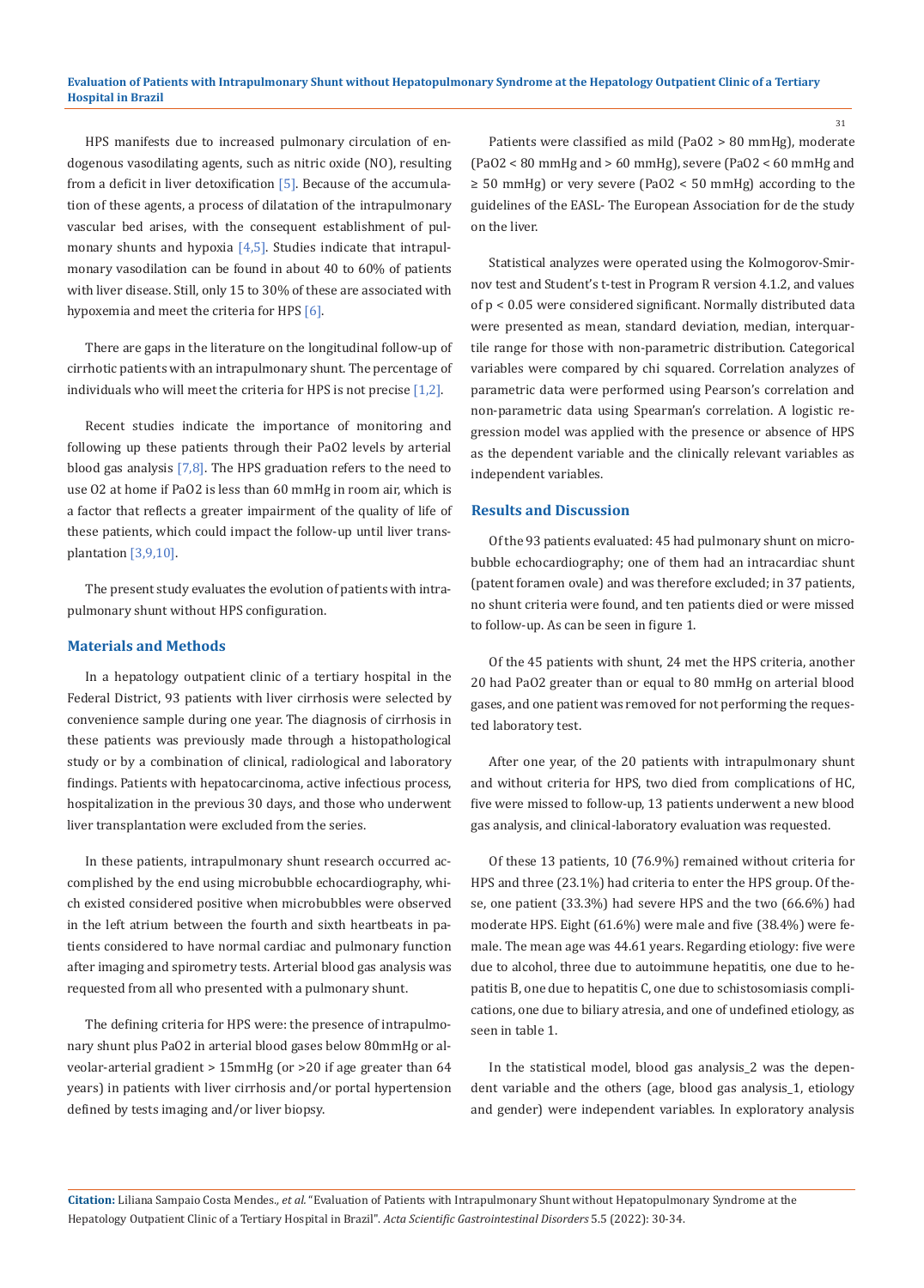gender and blood gas\_2 were correlated. In this multivariate linear regression model, the assumptions of homoscedasticity and non-multicollinearity were encountered. Variables were included according to clinical relevance and those that showed correlation between in exploratory analyzes (Table 2, Figure 2). Although not significantly, the worsening of blood gas parameters (gas\_2) was associated with the female gender. The large confidence interval suggests that in larger representations this association may be significant.

Portal hypertension exposes the pulmonary vascular endothelium to inflammatory cytokines and stress forces due to high laminar flow. This leads to endothelial dysfunction with a predominantly vasodilating lung disease, HPS [2,11].

Overproduction of nitric oxide and angiogenesis appear to be hallmarks of complicated pathogenesis, leading to intrapulmonary shunt and ventilation-perfusion mismatch [4,5,12].

HPS is characterized by a triad of decreased oxygen saturation in the presence of advanced liver disease and intrapulmonary vascular dilatation [1,13].

In clinical terms, although most patients are asymptomatic, some symptoms may arise, such as dyspnea, platypnea and the orthodeoxia, and the diagnosis is characterized by the presence of a triad that involves: liver disease and/or portal hypertension, arterial oxygenation deficit and dilatations, intrapulmonary vascular lesions (IPVD) with appearance of shunts [2,13-15].

For the detection of intrapulmonary shunt, two tests are fundamental in the investigation: the Contrast Echocardiogram (with microbubbles), a non-invasive exam in which a stirred saline solution is infused intravenously to form microbubbles in the intravascular. In the subsequent evaluation, the diagnosis is established depending on the time it takes for the microbubbles to reach the left atrium, and the presence of microbubbles in the left atrium after 4 to 6 beats, it occurs attributed to the presence of intrapulmonary shunt, and if microbubbles are identified in the first three beats is attributed to an intracardiac shunt  $[2-4]$ . A second exam option is pulmonary scintigraphy with macroaggregates with Tc99, useful in the detection of IPVD, since most albumin macroaggregates have a diameter greater than 20 micrometers, that is, larger than the diameter of the usual pulmonary capillary, and thus, they should be impacted on the pulmonary microcirculation under normal conditions, but that in the face of IPVD there is a passage of fractions greater than 6% of the macroaggregates, which is considered the

limit of normality. Scintigraphy does not discriminate between cardiac shunt and pulmonary shunt [1,2,16].

The differential diagnosis of hypoxemia with primary pulmonary and even cardiological causes must be carefully performed.

In the present study, of the 93 patients evaluated, intrapulmonary shunt was found in 48.38%, of these 53.3% met the criteria for HPS, showing a high clinical prevalence of the condition in patients with CH. Studies show a prevalence between 4-47% [3,9].

In the group that was followed by an up with a new clinical evaluation and a new arterial blood gas analysis, 23.1% (three patients) now met the criteria for hepatopulmonary syndrome, with PaO2 in the blood gas analysis of 59.4 mmHg, 73.6 mmHg and 79.7 mmHg, respectively, one being considered severe HPS and two with moderate HPS. All were asymptomatic from the respiratory point of view. A study published by França., *et al*. with 16 patients with pulmonary shunt without hypo-oxygenation, after 12 exclusions (11 deaths and one transplant), four patients were followed up with a new microbubble echocardiogram and a new arterial blood gas analysis after 24 months, and not evolved with hypo-oxygenation or shunt resolution [17].

In the group evaluated after an interval of one year, age, PaO2 value of the first arterial blood gas analysis (gas\_1), cirrhosis etiology or gender were not correlated with progression to HPS in the three patients who manifested this evolution. In the literature, there is a poverty of data on the longitudinal follow-up of patients with pulmonary shunt without HPS in the context of liver cirrhosis.

Until now, clinical treatment alone has not shown satisfactory results, and on the other hand, after liver transplantation (LT) there are significant regression rates (around 85%) in an interval of 6 to 12 months after the procedure [18,19]. Patients with PaO2 < 50 mmHg and > 60 mmHg in room air are included as a special criterion on the LT list, and those with PaO2 < 50 mmHg may have a contraindication to the procedure, due to the high perioperative risk [4,6,15].

A recent systematic review showed that even in studies that reported high HPS-related mortality, causes of death were mainly attributed to liver dysfunction rather than pulmonary complications [9].

The clinical significance of the presence of the shunt without HPS configuration is not known for sure, so it is significant to moni-

**Citation:** Liliana Sampaio Costa Mendes*., et al.* "Evaluation of Patients with Intrapulmonary Shunt without Hepatopulmonary Syndrome at the Hepatology Outpatient Clinic of a Tertiary Hospital in Brazil". *Acta Scientific Gastrointestinal Disorders* 5.5 (2022): 30-34.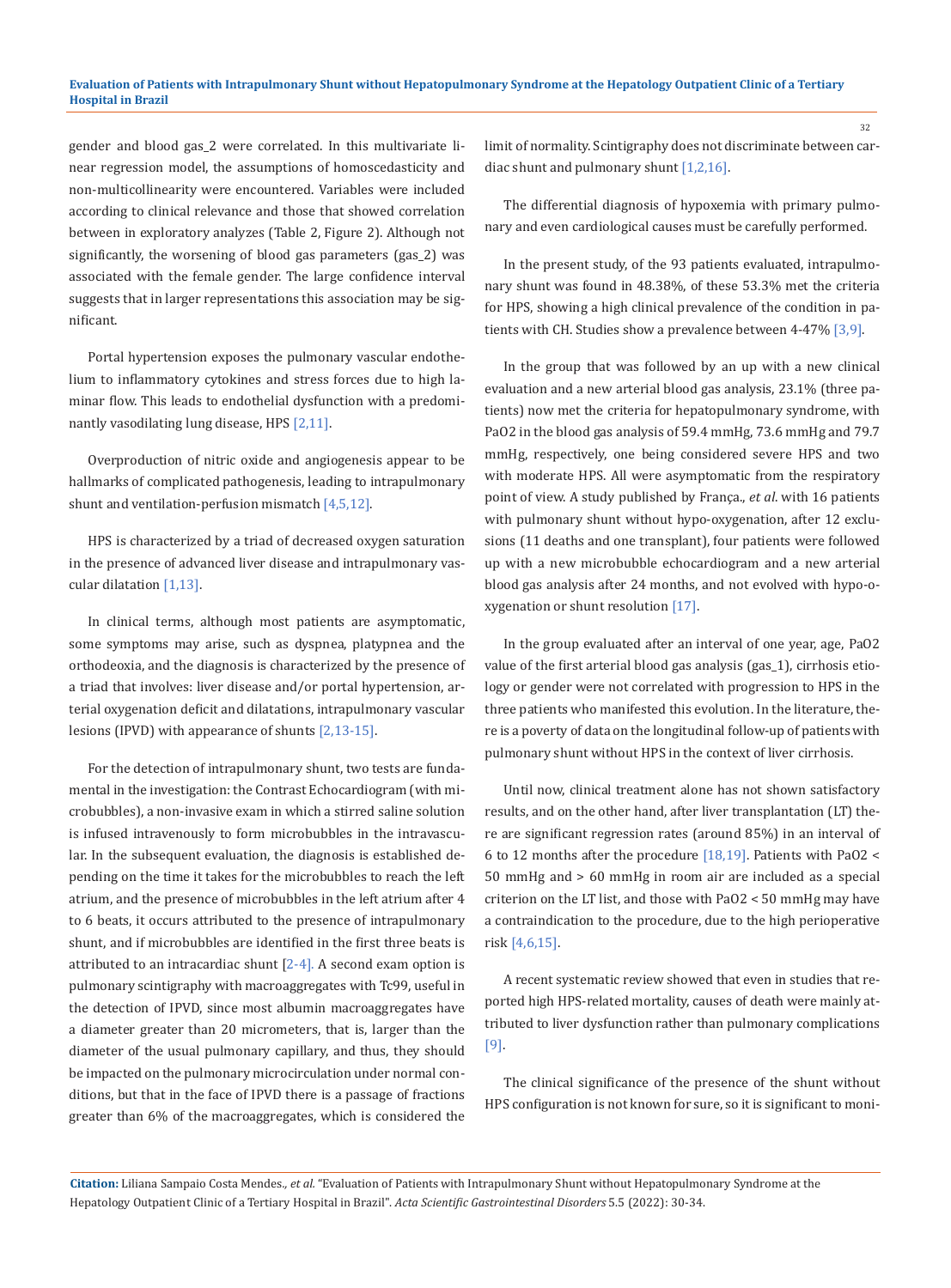#### **Evaluation of Patients with Intrapulmonary Shunt without Hepatopulmonary Syndrome at the Hepatology Outpatient Clinic of a Tertiary Hospital in Brazil**

tor this using arterial blood gas analysis instead of pulse oximetry, as this may have an inadequate correlation with PaO2 as demonstrated by Rose, SCP., *et al*. al in a recent article [7].

Knowledge of the natural history of HPS is limited and mainly based on animal models and patients on the list for liver transplantation. Although it is a frequent complication of hepatic disease [20], it can increase the morbidity and quality of life of these patients, in addition to precluding a possible liver transplant in cases of severe hypoxia. Of our evaluated patients, one year after the first examination, three patients (23%) developed hepatopulmonary syndrome. More prospective studies are needed to document the clinical significance of this clinical condition. It is also necessary to standardize the search through screening tests.



Eleven patients were excluded; \*\* One patient lost follow-up. PH: Pulmonary Hyperte sion; HPS: Hepatopulmonary Syndrome

**Figure 1:** Follow up Flowchart for HSP investigation.

\*Eleven patients were excluded: \*\*One patient loss follow-up. PH: Pulmonary Hypertension; HPS; Hepatopulmonary Syndrome





| Gender         | Male: 08 (61,6%)                  |  |  |  |  |
|----------------|-----------------------------------|--|--|--|--|
|                | Female: 05 (38,4%)                |  |  |  |  |
| Age            | 44,61 years (mean)                |  |  |  |  |
| Etiology       | Alcohol: 05 (38,46%)              |  |  |  |  |
|                | Autoimmune hepatitis: 03 (23,07%) |  |  |  |  |
|                | HBV: 01 (7,69%)                   |  |  |  |  |
|                | HCV: 01 (7,69%)                   |  |  |  |  |
|                | Schistosomiasis: 01 (7,69%)       |  |  |  |  |
|                | Biliary atresia: $01(7,69%)$      |  |  |  |  |
|                | Undefined etiology: $01(7,69%)$   |  |  |  |  |
|                |                                   |  |  |  |  |
| HPS graduation | Moderate: 2 (66,6%)               |  |  |  |  |
|                | Severe: 1 (33,3%)                 |  |  |  |  |

**Table 1:** Patients with intrapulmonary shunt without HPS and blood gas analysis after one year. Total patients: 13.

HPS: Hepatopulmonary Syndrome; HBV: Hepatitis B Virus; HCV: Hepatitis C Vírus

| IC       |                 |            |         |                  |          |        |  |  |
|----------|-----------------|------------|---------|------------------|----------|--------|--|--|
|          | <b>Estimate</b> | <b>Std</b> | t       | $\boldsymbol{p}$ | 2,5%     | 97,5%  |  |  |
|          | Std.            | Err.       | value   |                  |          |        |  |  |
| (inter-  | 91,10           | 35,29      | 2,58    | 0,02             | 18,99    | 159,07 |  |  |
| cept)    |                 |            |         |                  |          |        |  |  |
| Age      | 0,06            | 0,20       | 0,32    | 0,75             | $-0,28$  | 0,36   |  |  |
| Gas 1    | 0,10            | 0,41       | 0,32    | 0,98             | $-0,66$  | 0,78   |  |  |
| Gender   | $-6,08$         | 4,35       | $-1,39$ | 0,18             | $-15,00$ | 2,88   |  |  |
| Etiology | 0,27            | 1,22       | 0,22    | 0,22             | $-2,34$  | 2,89   |  |  |

**Table 2:** Absence of statistical significance of the correlation between the variables studied and the outcome of progression to HPS.

# **Conclusion**

Patients with pulmonary shunt may evolve in the follow-up with a reduction in PaO2, and it is necessary to identify them and adapt them to the best treatment, which may include the use of home O2 and HT. It is fundamental to follow up these patients with pulmonary shunt in the context of liver cirrhosis.

# **Conflict of Interest**

There were no conflicts of interest between the authors of this study.

**Citation:** Liliana Sampaio Costa Mendes*., et al.* "Evaluation of Patients with Intrapulmonary Shunt without Hepatopulmonary Syndrome at the Hepatology Outpatient Clinic of a Tertiary Hospital in Brazil". *Acta Scientific Gastrointestinal Disorders* 5.5 (2022): 30-34.